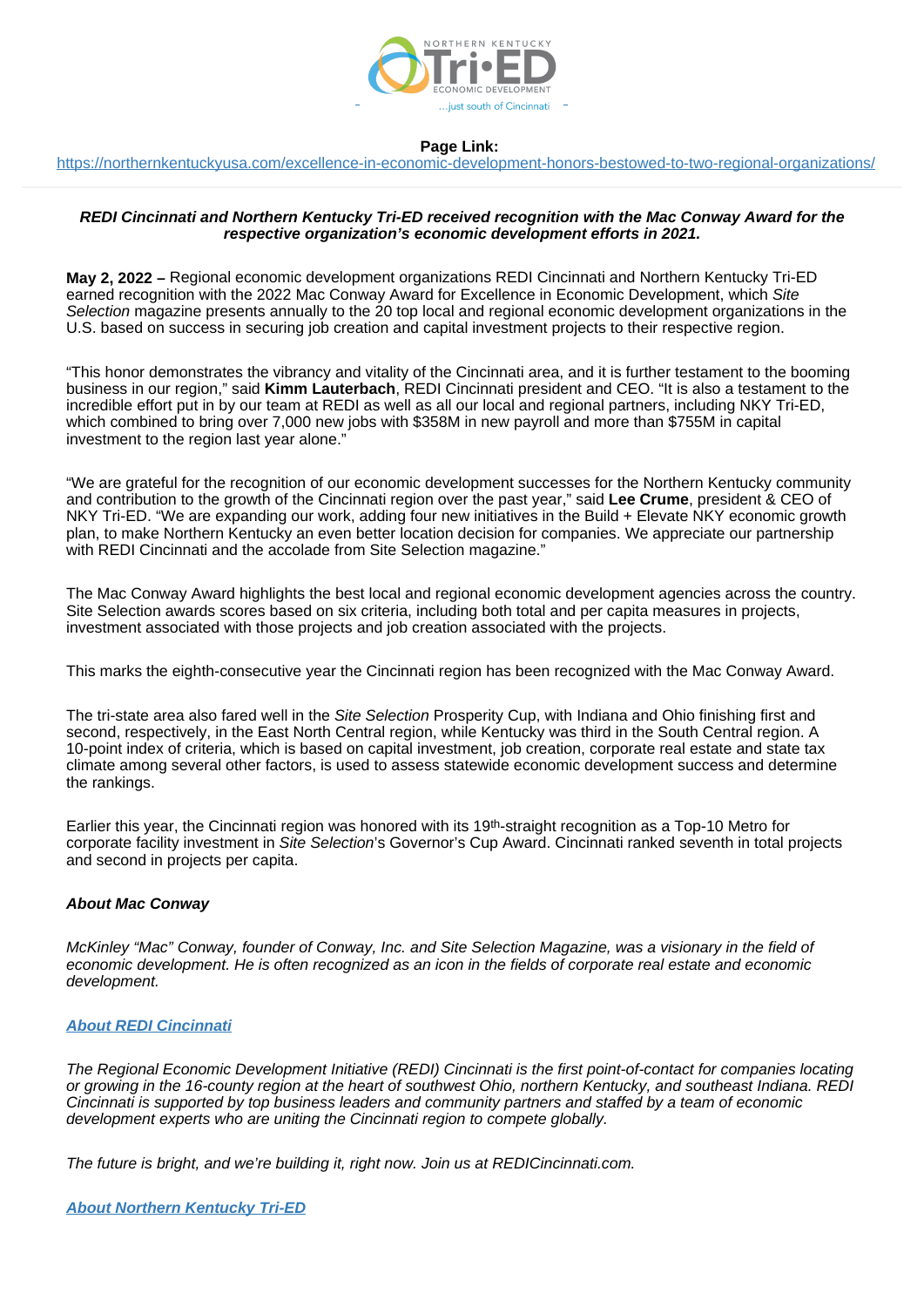

<https://northernkentuckyusa.com/excellence-in-economic-development-honors-bestowed-to-two-regional-organizations/>

Northern Kentucky Tri-ED serves as the primary economic development company for Boone, Campbell and Kenton counties, providing marketing, business retention and expansion services for the region.

Tri-ED's vision is opportunity and prosperity for all Northern Kentuckians. Visit NorthernKentuckyUSA.com to learn more.

###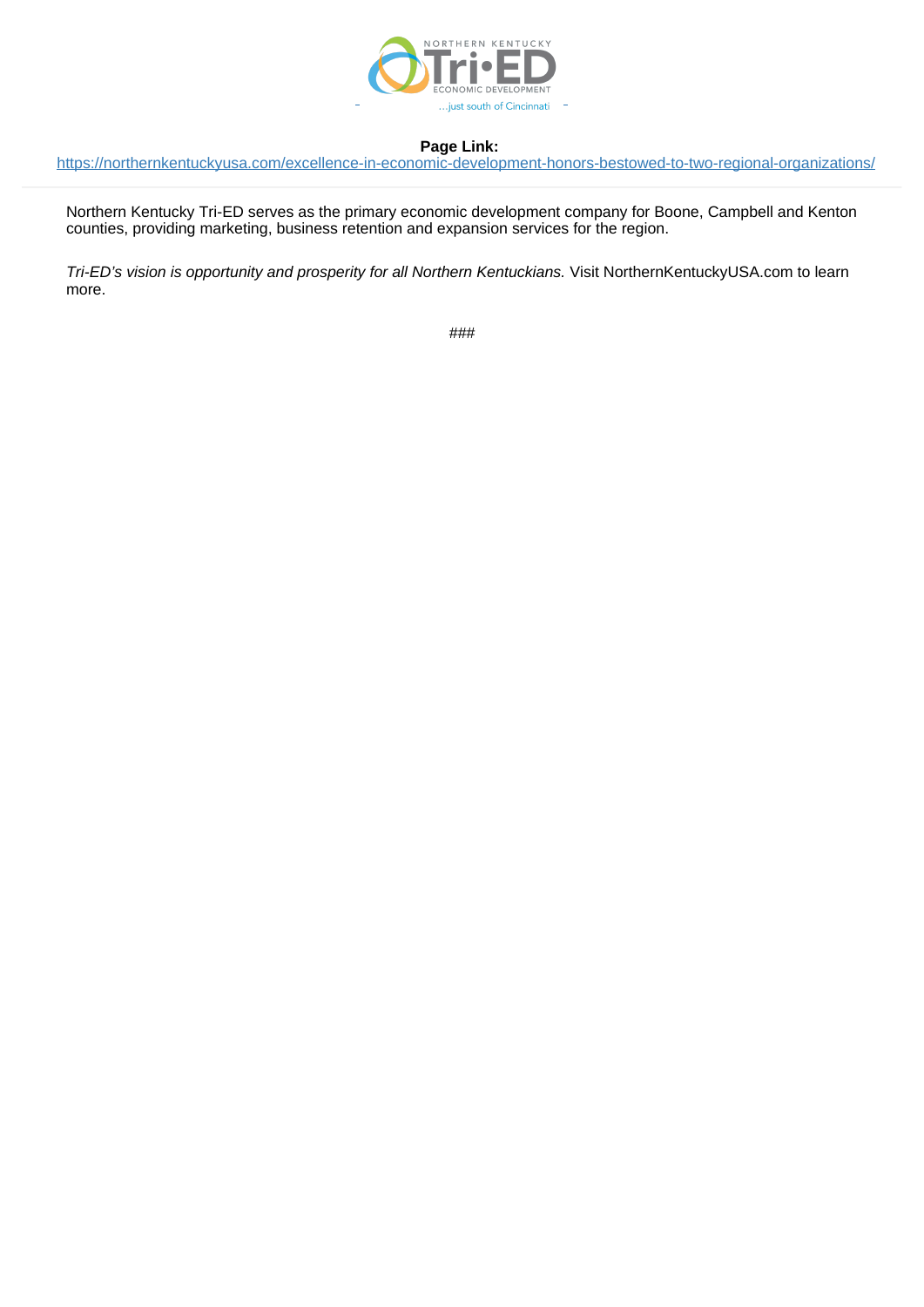

<https://northernkentuckyusa.com/excellence-in-economic-development-honors-bestowed-to-two-regional-organizations/>